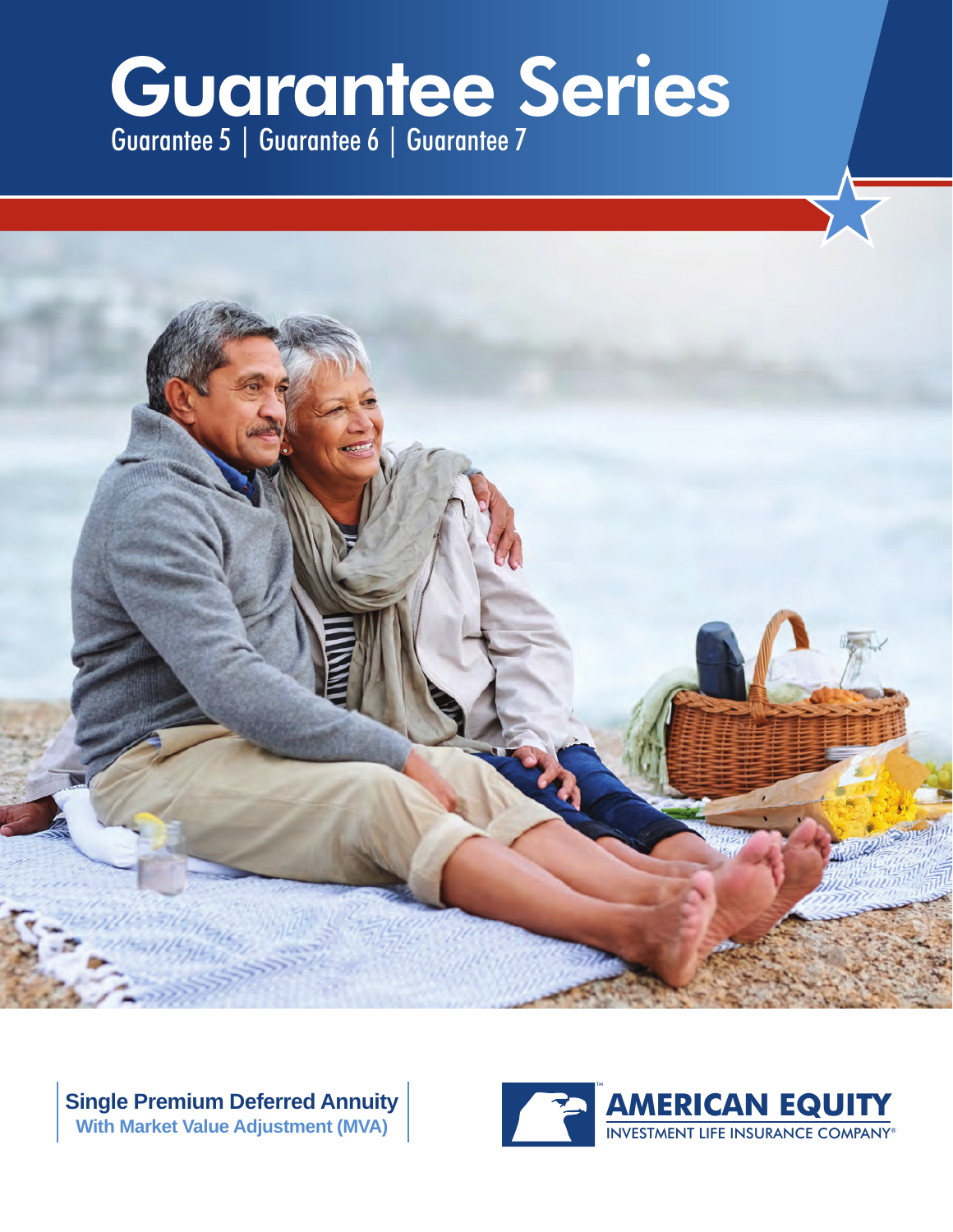# Guarantee Series Fixed Annuity

Every retirement is different, each with its own financial goals and unique needs. But, many of today's retirement objectives are the same — a reliable income source and asset protection.

That is why many Americans are turning to fixed annuities. These products have helped millions of people reach their retirement goals with benefits like tax-deferred growth, guaranteed income and principal protection.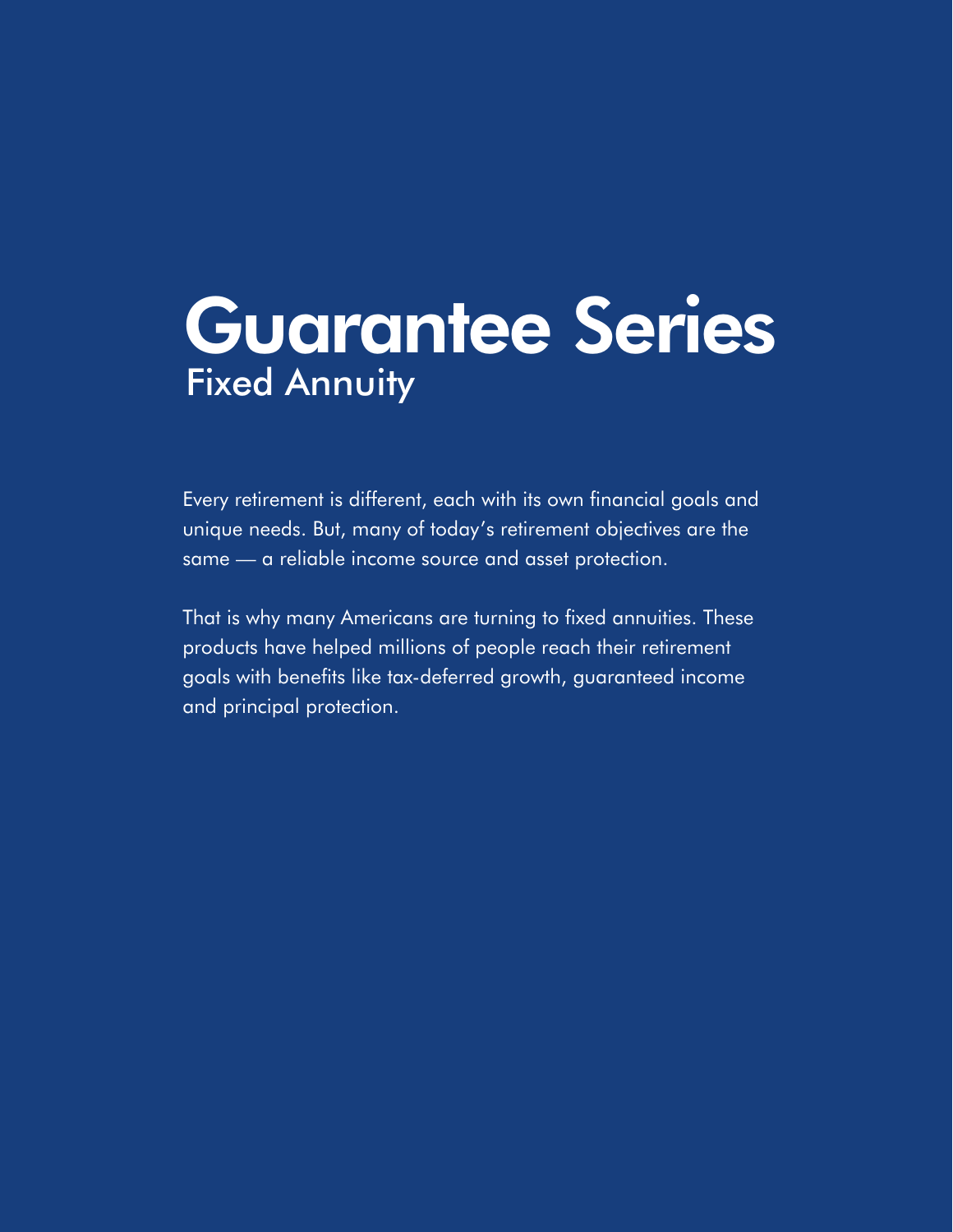

# **Understanding Fixed Annuities**

### What is a fixed annuity?

A fixed annuity is a contract backed by the financial strength and claims-paying ability of the issuing company. This guarantees contract owners a retirement vehicle designed to protect assets while allowing for growth opportunities. It does this through a combination of powerful benefits:

- Principal Protection
- Guaranteed Income
- Tax-Deferred Growth
- **Liquidity**
- **May Avoid Probate**

### How a fixed annuity works

This long-term retirement product is purchased with an insurance provider that, in turn, guarantees principal protection, tax-deferred growth on assets and a reliable income stream. Throughout the course of the contract, the fixed annuity earns additional interest credits based on an established rate.

# **Why American Equity?**

For over 20 years, American Equity has been committed to quality annuity products backed by superior service. We remain focused on the business principles that have served our contract owners from the beginning. Through our financial strength and ongoing stability, we help fund more than half-a-million contract owners' retirements across the country.

**\$53.71 Billion in Assets2 24,000 Active Agents 500,000 Active Contract Owners**

**A- (Excellent) rating from A.M. Best3 A- (Strong) rating from Standard & Poor's4 American-owned and operated**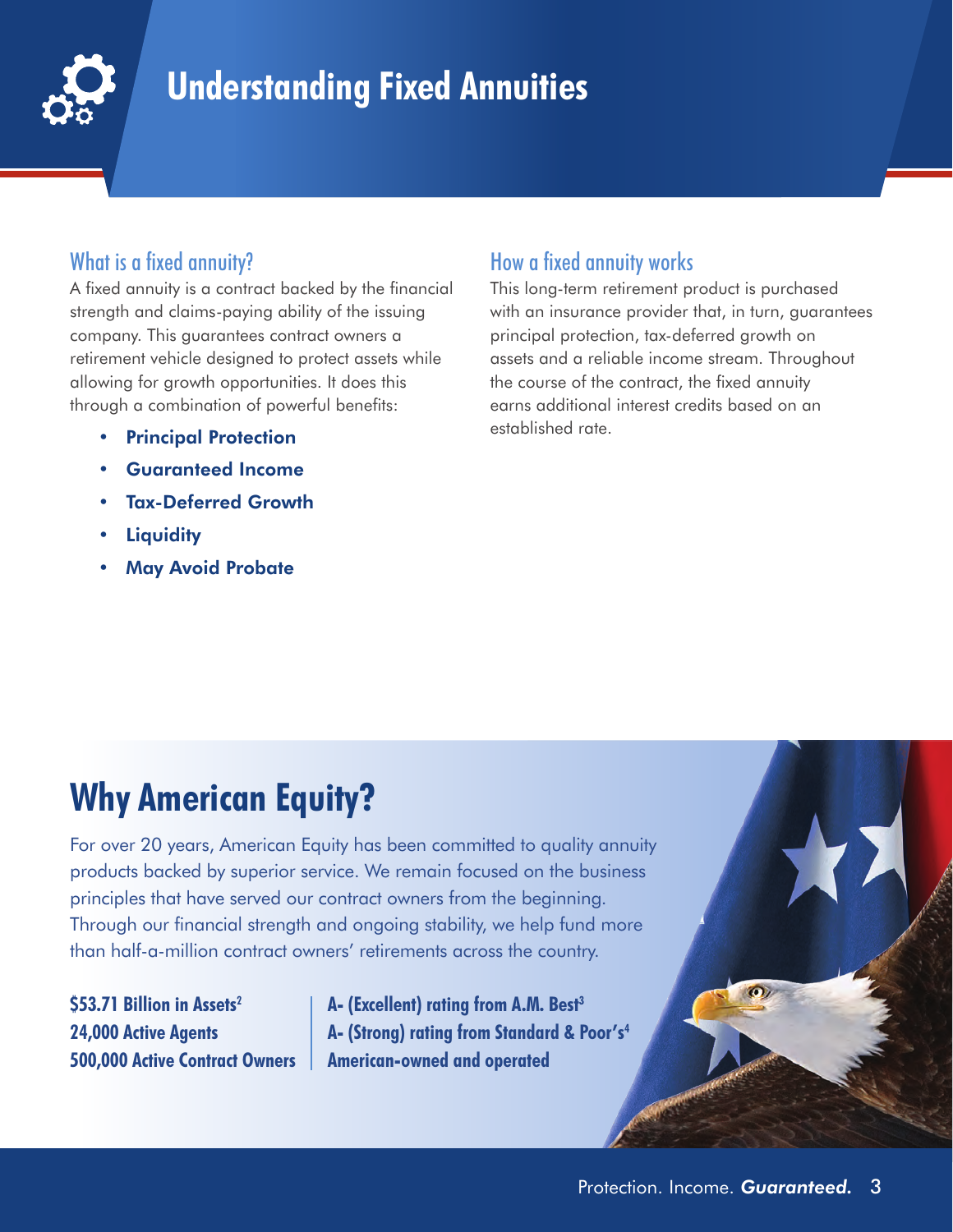# **Key Terms**

 $\frac{C}{1}$ 

Here is a list of key terms and definitions that may be useful while learning about our products.

| Annuitization                       | Conversion of the Cash<br>Surrender Value of the annuity<br>into regular guaranteed<br>income payments.                                                                 | Minimum<br><b>Guaranteed</b><br>Surrender<br>Value<br>(MGSV) | At no time will the Cash<br>Surrender Value of the contract<br>be less than 90% of premium<br>received, less any withdrawals,<br>accumulated at the minimum                           |  |  |
|-------------------------------------|-------------------------------------------------------------------------------------------------------------------------------------------------------------------------|--------------------------------------------------------------|---------------------------------------------------------------------------------------------------------------------------------------------------------------------------------------|--|--|
| Cash<br>Surrender<br>Value          | The amount paid to the<br>contract owner by American<br>Equity when the contract is<br>surrendered.                                                                     | <b>Partial</b><br>Withdrawal                                 | guaranteed interest rate.<br>Available at any time, for partial<br>distribution over the Penalty-Free<br>Withdrawal amount. Surrender                                                 |  |  |
| <b>Contract</b><br><b>Value</b>     | The total of the values in the<br>annuity contract.                                                                                                                     |                                                              | Charges and minimum values<br>will apply.                                                                                                                                             |  |  |
| <b>Death</b><br><b>Benefit</b>      | The greater of the Contract<br>Value or the Minimum<br>Guaranteed Surrender Value.<br>Available Death Benefit<br>payment options are listed in<br>the annuity contract. | <b>Penalty-Free</b><br>Withdrawal                            | Opportunity once a year, after<br>the first contract year, to take<br>a withdrawal of up to the<br>interest credited that contract<br>year of the Contract Value,<br>without expense. |  |  |
| <b>Interest</b><br><b>Crediting</b> | The Guaranteed Interest Rate is<br>set at issue and guaranteed for<br>the remainder of the guarantee<br>period selected.                                                | Surrender                                                    | Termination of the contract<br>in exchange for Cash<br>Surrender Value.                                                                                                               |  |  |
|                                     |                                                                                                                                                                         | Surrender<br>Charge                                          | Fee charged, when applicable,<br>for full or partial distribution                                                                                                                     |  |  |



over the Penalty-Free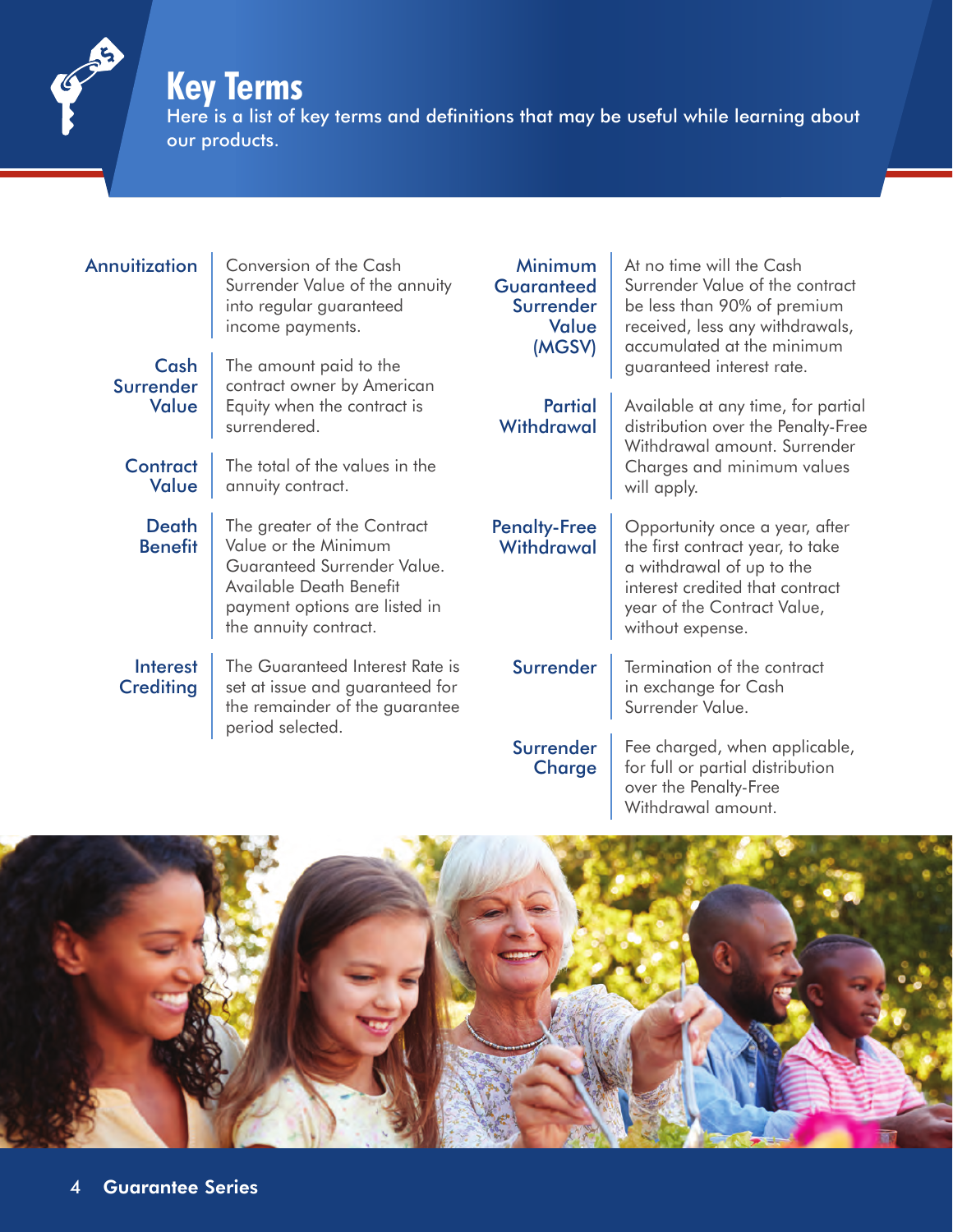

# **The Power of a Tax-Deferred Annuity**

A tax-deferred annuity offers a powerful combination of benefits that help protect against many of today's common retirement concerns.

| <b>Single Premium</b>                      | <b>Common Retirement Concerns</b> |                               |                           |                                            |  |  |  |  |
|--------------------------------------------|-----------------------------------|-------------------------------|---------------------------|--------------------------------------------|--|--|--|--|
| <b>Deferred Annuity</b><br><b>Benefits</b> | Outliving<br>Income               | <b>Tax</b><br><b>Exposure</b> | <b>Access</b><br>to Funds | <b>Taking Care of</b><br><b>Loved Ones</b> |  |  |  |  |
| <b>Principal Protection</b>                | X                                 | X                             |                           | X                                          |  |  |  |  |
| <b>Guaranteed Income</b>                   | X                                 |                               | X                         | X                                          |  |  |  |  |
| <b>Tax-Deferred Growth</b>                 |                                   | X                             |                           | X                                          |  |  |  |  |
| <b>Liquidity</b>                           | X                                 |                               | X                         | X                                          |  |  |  |  |
| <b>May Avoid Probate</b>                   |                                   |                               | X                         |                                            |  |  |  |  |

Principal Protection: Fixed annuities are a safemoney alternative, with guaranteed interest and guaranteed income backed by the financial strength of American Equity.

Guaranteed Income: Flexible payout options available, including lifelong paychecks.

Tax-Deferred Growth: Earn interest on money without paying taxes on it until any distribution occurs. It enables faster growth by allowing credited interest to compound over time.\*

Liquidity: Each contract defines various opportunities to withdraw funds, such as Penalty-Free Withdrawals, Partial Withdrawals, qualified care<sup>5</sup> and lifetime income options. (Subject to applicable Surrender Charges.)

May Avoid Probate: If applicable, beneficiaries receive any remaining value in the contract while avoiding the expense and time spent in probate.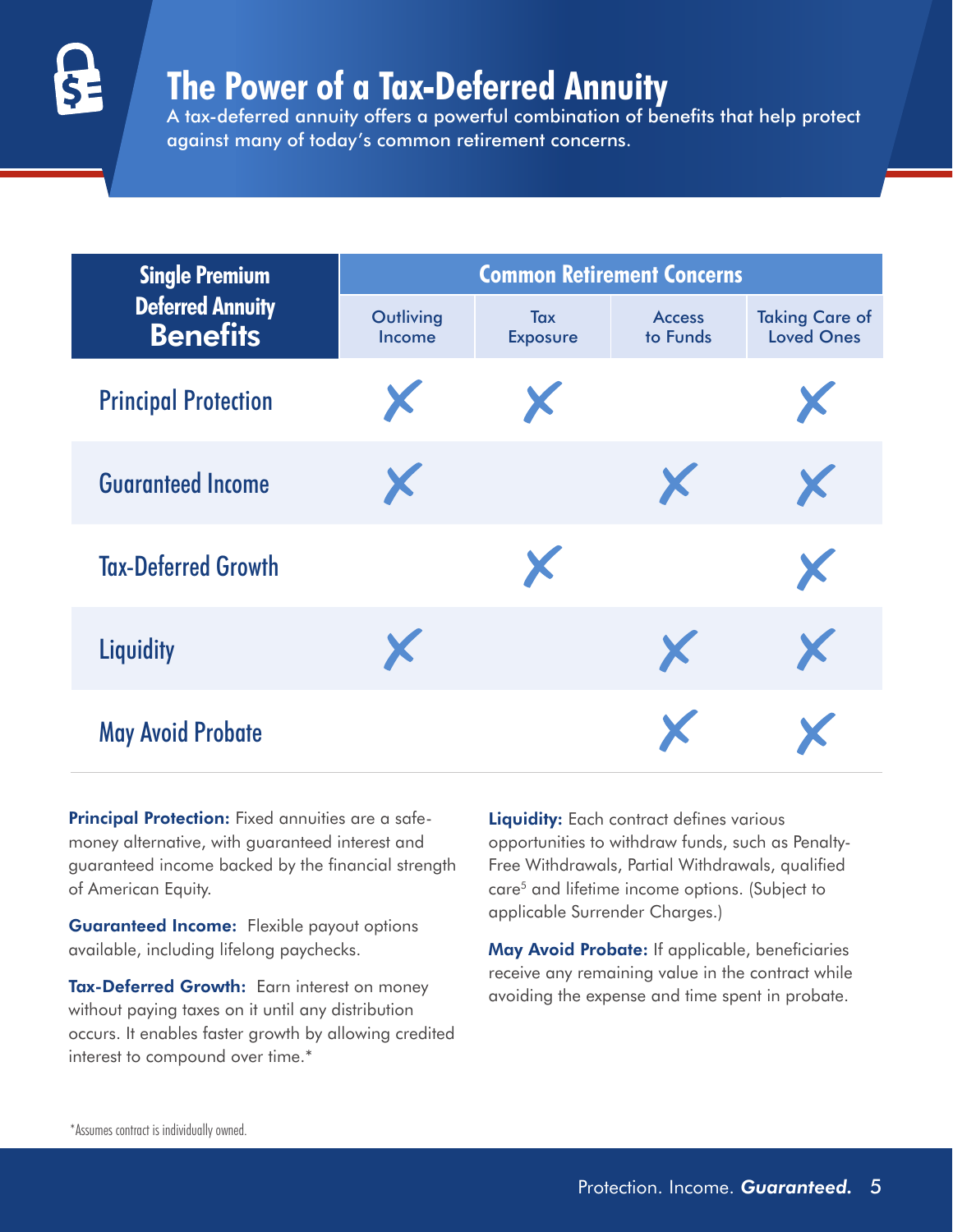

# **Guaranteed Series**

With the Guarantee Series there is always access to money in the annuity. American Equity provides withdrawal flexibility and a variety of liquidity options.

### Guarantee Period Continuation Options

Within 30 calendar days after the end of the guarantee period chosen, you can choose one of these options:

- Apply your Contract Value to a settlement option, Surrender Charges will not apply;
- Take a Partial Withdrawal, Surrender Charges will not apply, and apply the remaining Contract Value to another guarantee period;
- Surrender the Contract without Surrender Charges; or
- Renew your Contract for another quarantee period.

If no option is chosen, the Contract will be continued automatically for a new guarantee period the same

length as the original guarantee period with a new Guaranteed Interest Rate. If your Contract is continued for another guarantee period, the MVA, applicable Surrender Charges, and surrender period apply to the new guarantee period.

### Surrender Values and Charges

The annuity's Surrender Value will never be less than 90% of the premium received, less any withdrawals, accumulated at the minimum guaranteed interest rate. If a partial withdrawal or Surrender is taken during the Surrender Charge period, a deduction will be taken out according to the Surrender Charge schedule.

| Guarantee Period: 5 Years (Age 18-85)      |  |                          |  |  |  |  |  |  |
|--------------------------------------------|--|--------------------------|--|--|--|--|--|--|
| <b>Contract Year</b>                       |  | $1 \mid 2 \mid 3 \mid 4$ |  |  |  |  |  |  |
| Surrender Charge Percent 9   8   7   6   5 |  |                          |  |  |  |  |  |  |
|                                            |  |                          |  |  |  |  |  |  |

| Guarantee Period: 6 Years (Age 18-85) |  |  |  |  |  |  |  |  |
|---------------------------------------|--|--|--|--|--|--|--|--|
| <b>Contract Year</b>                  |  |  |  |  |  |  |  |  |
| Surrender Charge Percent              |  |  |  |  |  |  |  |  |

| Guarantee Period: 7 Years (Age 18-85)              |  |  |  |  |  |  |  |  |
|----------------------------------------------------|--|--|--|--|--|--|--|--|
| <b>Contract Year</b> 1   2   3   4   5   6   7     |  |  |  |  |  |  |  |  |
| Surrender Charge Percent 9   8   7   6   5   4   3 |  |  |  |  |  |  |  |  |



In the event of death, the beneficiary receives the entire Contract Value.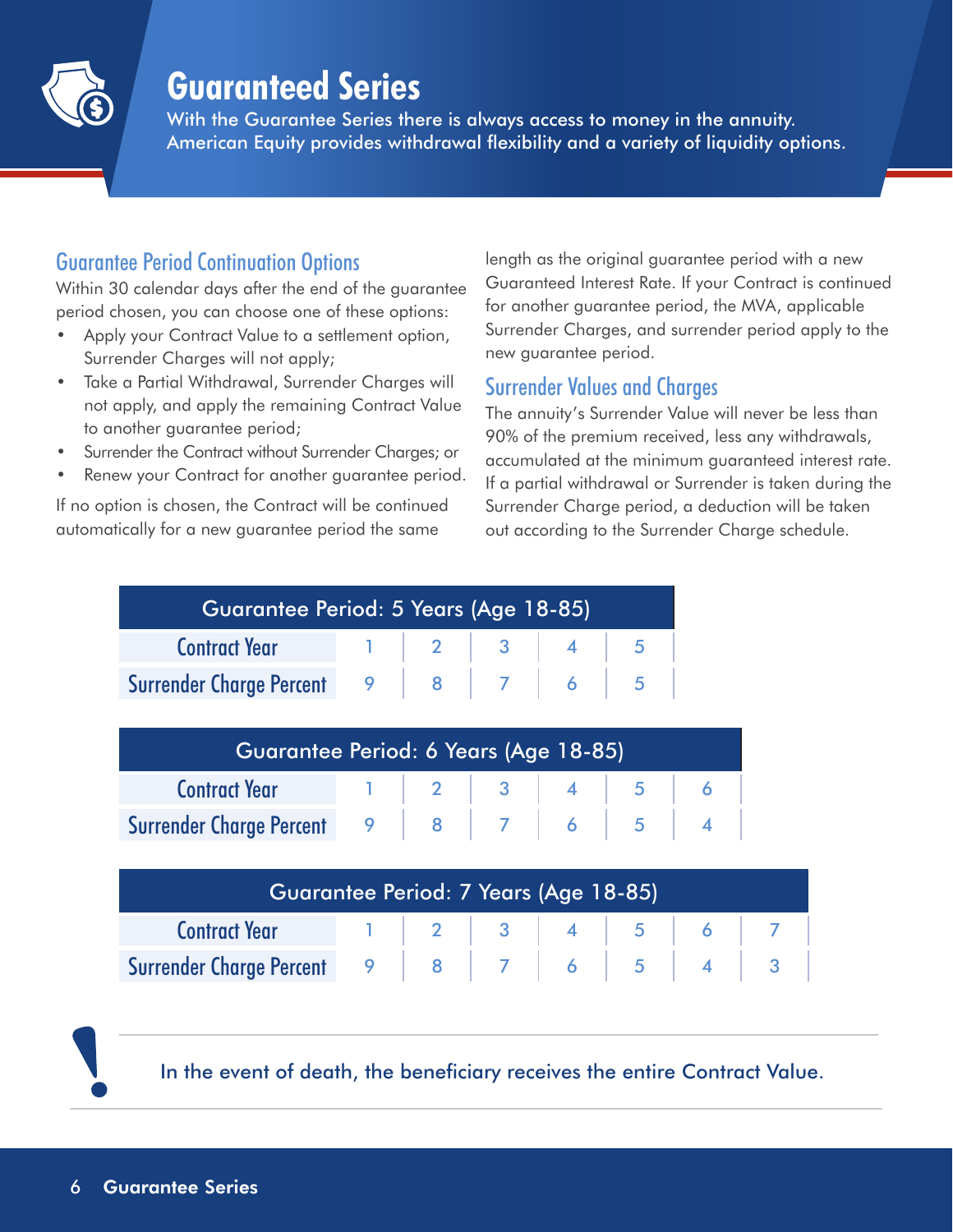

# **Money Access Options**

#### Penalty-Free Withdrawals

This is a once a year opportunity (after the first contract year) to take a Penalty-Free Withdrawal of any amount up to the interest credited during that Contract Year. We also allow Systematic Withdrawals of interest only or amounts sufficient to satisfy IRS minimum distribution rules.

### Market Value Adjustment (MVA)

This product offers an optional Market Value Adjustment (MVA) Rider. An MVA may increase or decrease the amount of a withdrawal in excess of the Penalty-Free Withdrawal amount or the Surrender Value. The MVA does not apply to Penalty-Free Withdrawals, any death benefit, the MGSV, or any distributions occurring after the Surrender Charge Period has ended. In general, as the MVA Index<sup>6</sup> increases, Cash Surrender Values decrease. As the MVA Index decreases, Cash Surrender Values increase. Interest Rates may be higher for contracts with an MVA Rider.

## Qualified Care Needs

Available to annuitants under age 75 at issue.

#### Nursing Care Rider (NCR-100)5

If, after the third contract anniversary, the annuitant is confined to a qualified nursing care center for 90-plus consecutive days, a 100% Penalty-Free Withdrawal is available. A 20% Penalty-Free Withdrawal is available if the confinement occurs in the second or third contract year.

#### Terminal Illness Rider (TIR-100)<sup>5</sup>

If, after the first contract year, the annuitant is diagnosed with a terminal illness, a 100% Penalty-Free Withdrawal of the Contract Value is available.

### Death Benefit

Death Benefit proceeds are paid to the named beneficiary(ies) with no Surrender Charges. Generally paid in a lump-sum, other income options are also available.

#### Tax Treatment

Generally, all distributions from deferred annuities are deemed to be interest first, and thus are subject to income tax. Furthermore, distributions prior to age 59½ may be subject to additional IRS penalties.\*

\*A cost basis established prior to August 14, 1982 (pre-TEFRA) will be withdrawn from an annuity before any taxable gain is withdrawn.